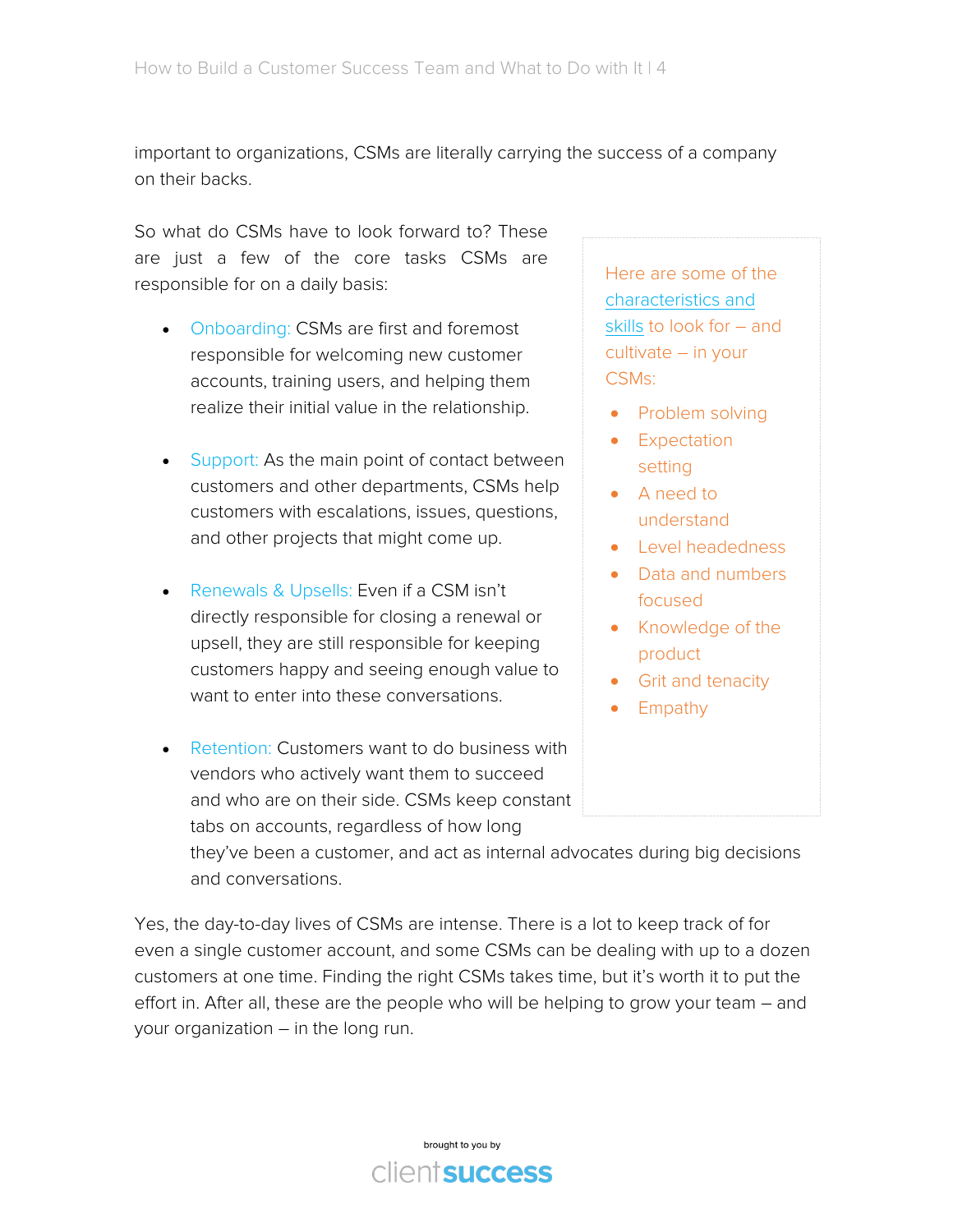#### 3. Start tracking KPIs and metrics for success.

Another part of building a customer success team is knowing what metrics you will track and what 'success' will actually look like. Again, because every customer success team is different there can be wide variations between teams, although there is a [common core metr](https://www.clientsuccess.com/blog/top-5-saas-customer-success-health-metrics-and-5-runner-ups/)ics group that every customer success team should trackties: a best

- Product Usage: how often are users actually logging in and using your product?
- Product Adoption: is your product sticking with users and growing organically?
- Customer Engagement: how often are customers engaging with your team?
- Customer Pulse: what is the 'gut feeling' a CSM has about a particular customer?
- Net Promoter Score: is a [customer likely to recommend your product to](https://www.clientsuccess.com) others?



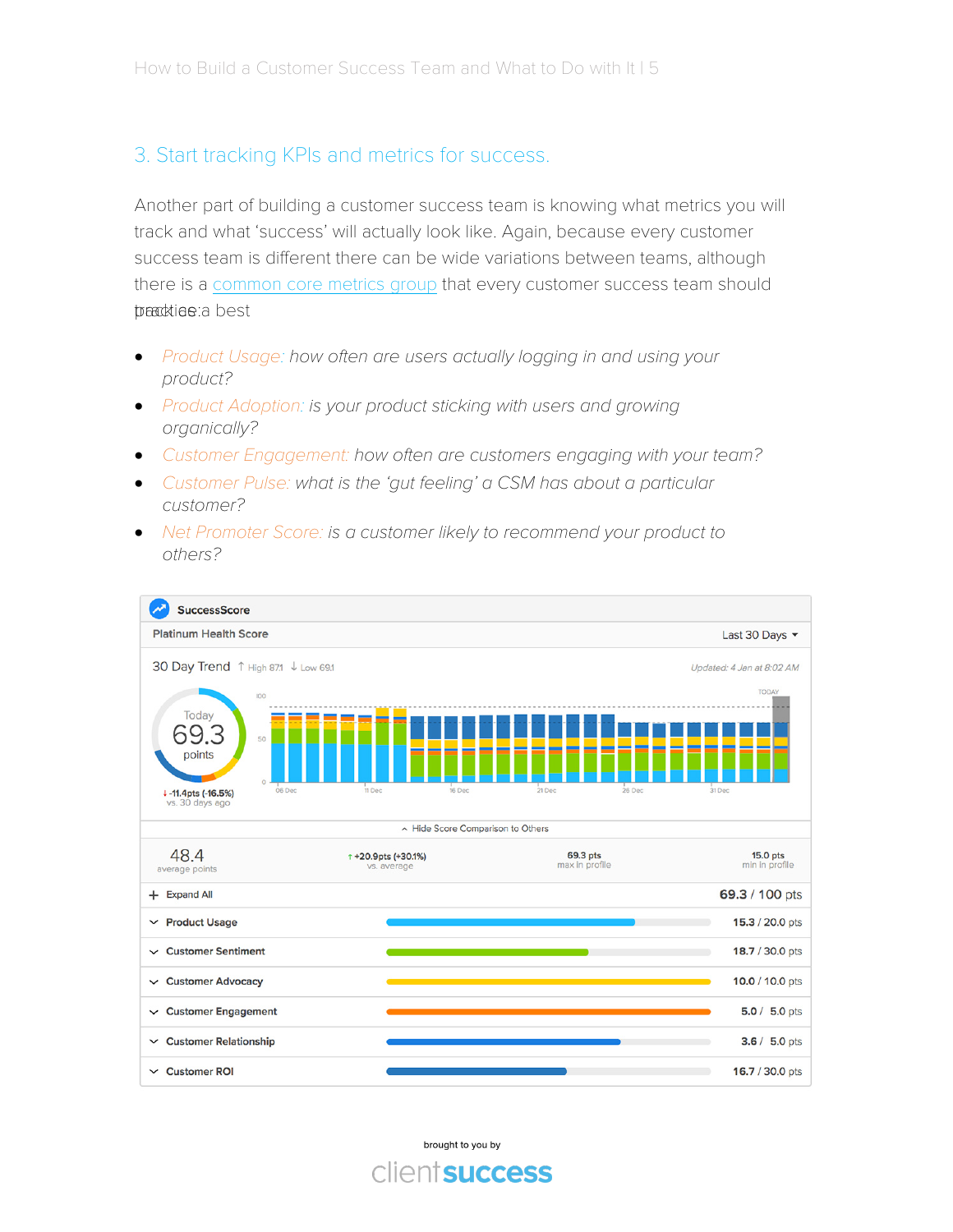#### 4. Make customer success part of your company culture.

This last building block of starting a customer success department in your organization is critical to both the long-term success of your company and your customer relationships. Everyone in an organization, from the top to the bottom, must be mentally and emotionally invested in your customers in order to ensure lasting success. Customers are the building blocks of a successful business. Why would your team want to go through all the trouble of finding and securing new customers only to have them churn a few years later?

In order to create a profitable, scalable customer success department, customer success leaders must have a seat at the table – but they also need the ear and assistance of leaders from other departments. Here are a few [reasons](https://www.clientsuccess.com/blog/why-customer-success-is-imperative-for-company-culture/) a strong, company-wide foundation of customer success is key for long-term organization success:

- Ensures that all departments are on the same page regarding goals, success mapping, customer account trajectories, and overall metrics.
- Helps bring new ideas to the table that other departments may have thought of to move customer accounts forward.
- Brings every department and every person together to work towards common metrics and goals.
- Keeps customers happy to know that an entire company is focused on their success, which keeps other internal and external stakeholders satisfied.
- Allows c-level executives and board members to focus on the success of customer accounts and make decisions that will help keep customers happy.

Read [this eBook](https://www.clientsuccess.com/ebooks/customer-success-as-a-culture-customer-success-leaders-edition/) to learn more making customer success a part of your culture.



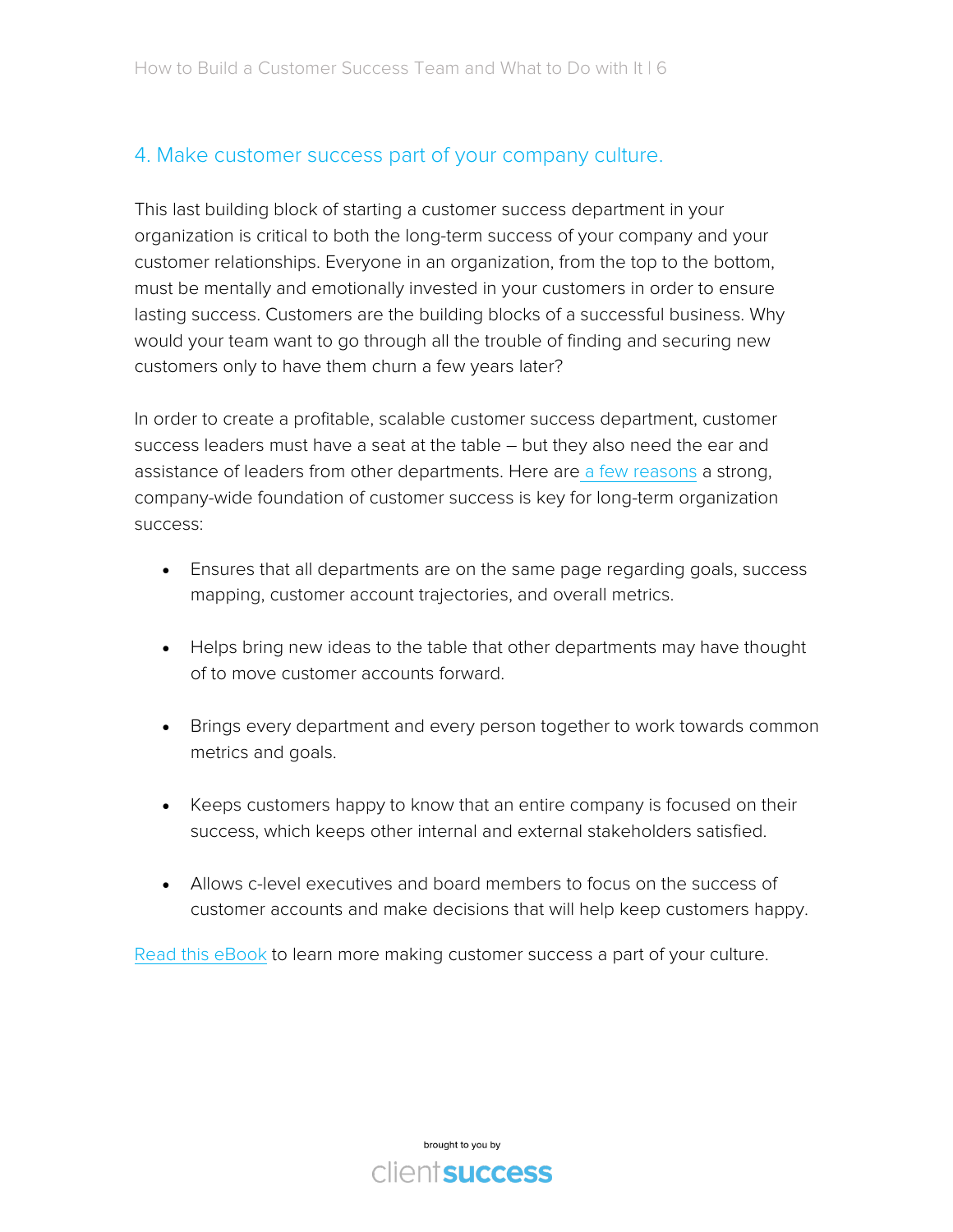### Part 2: Scaling Your Team

Once your customer success team is in place, it's time to start building and growing value for your internal team and for your customers. This means processes. Winning customer success teams should be highly reliant on internal processes and procedures to ensure the complexities of customer accounts don't slip through the cracks.

### 1. Make sure your leaders and CSMs have mastered the skills to service, support, and retain clients.

Scaling a customer success team starts with ensuring your leaders and CSMs have the right skills to service, support, and retain clients. Because every organization and every customer are different, there is no set path a customer success team should take. Instead, there are a set of tools that every single customer success team should have in its toolbox.

With these skills, your team should be able to deliver exceptional service to customers regardless of where they are in the customer lifecycle.

Building repeatable processes: Modern customer success teams are responsible for a lot. From keeping customers happy to facilitating onboarding and training to working with executives to close renewal deals, there is a lot going on for CSMs. This is why building [repeatable, scalable processes](https://www.clientsuccess.com/blog/3-easy-steps-for-building-a-repeatable-and-highly-beneficial-customer-onboarding-process/) is so important. With strong processes in place, your team can seamlessly manage all of the day-to-day CSM work will easily bringing new team members in whenever necessary.

Balancing new and long-term accounts: This is a [tricky balancing act](https://www.clientsuccess.com/blog/jobs-to-be-done-new-customers-vs-current-customers/) for many customer success teams that are trying to grow and scale with new customer accounts. On one hand, new customers require a lot of attention and handholding, especially during the account setup, onboarding, and training stages. But on the other hand, ignoring long-term accounts can mean losing a potential renewal or upsell opportunity. As your team grows, having a clear account management strategy in place is key to balancing new and long-term accounts for success on both sides.

Re-engaging with latent customers: If your team has been around for a few years and has some strong customers on your roster, they might not need as much one-on-one

> brought to you by client success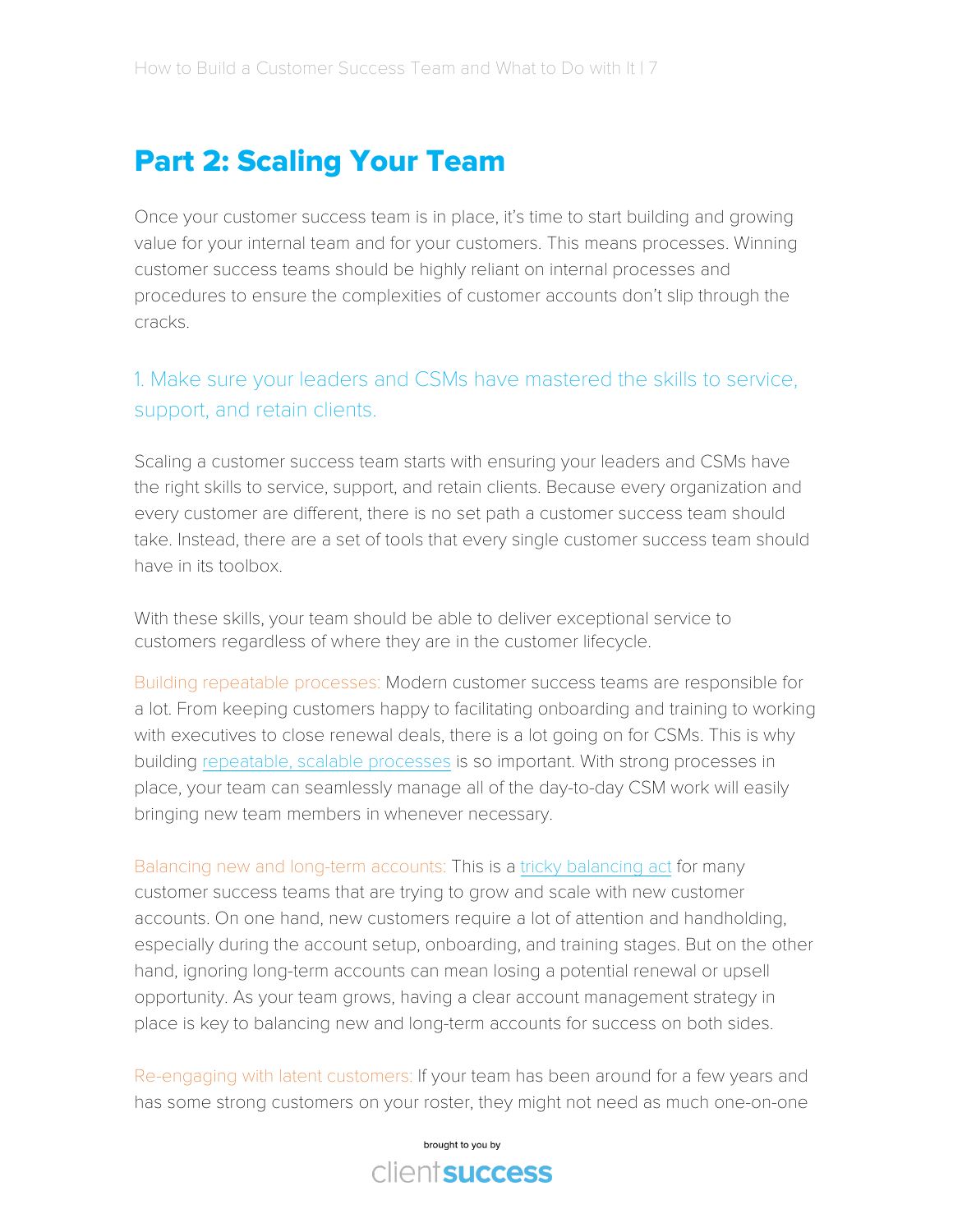attention as your newer, more finicky customers. Sometimes, this means the relationship might lapse into organic radio silence. While your customers might think they can manage themselves, it's important to [re-engage as much as possible.](https://www.clientsuccess.com/blog/5-ways-to-re-engage-when-a-customer-goes-dark/) Schedule regular touch points to check in, connect executive sponsors as much as possible, and keep tabs on metrics like product usage to ensure users are still happy and engaged with your product.

Choosing the right engagement model: When you first start thinking about how you'll engage with customers, it's important to take a big step back and consider a few questions: What's your organization's annual sales price? Will a model that has a high touch team with many CSMs and contributors actually support revenue growth, or will you need an engagement model that's lower touch? Below ar[e 4 engagement](https://www.clientsuccess.com/blog/4-engagement-models-for-customer-success/)  models and the corresponding variations so you and your team can determine which model best fits your organizational needs.



#### 4 Customer Success Engagement Models

brought to you by Clientsuccess

Dealing with customer churn: Churn happens to everyone. There is no point in killing yourself trying to retain every single account. This being said, retaining customers should be your team's number one priority. Un[derstanding](https://www.clientsuccess.com/blog/true-cost-customer-churn-part-1/) the [implications of c](https://www.clientsuccess.com/blog/true-cost-customer-churn-part-1/)ustomer churn – and what's at risk for your company if too many customers leave –

> brought to you by clientsuccess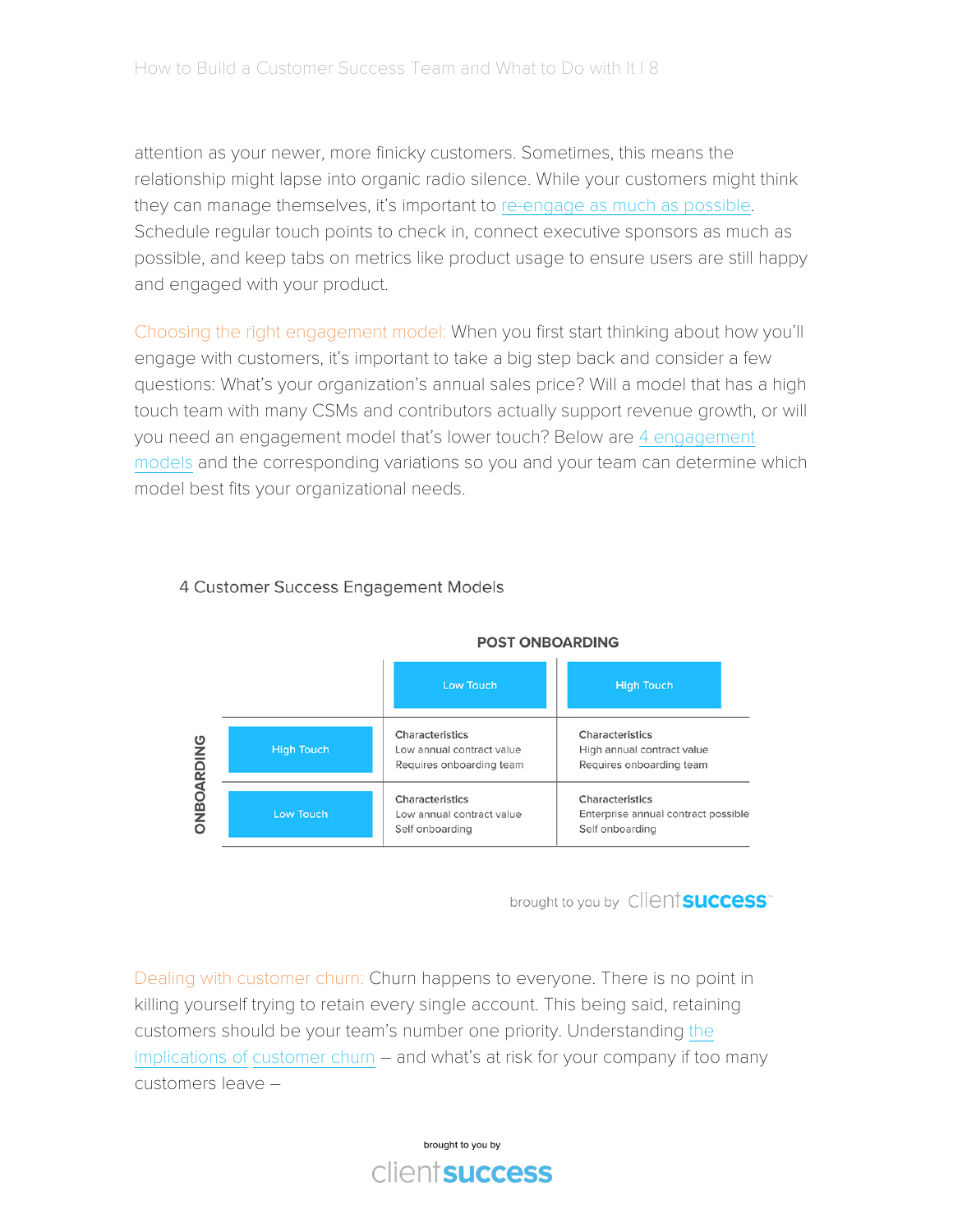will ensure that your CSMs have the processes in place to successfully managing long-term customer accounts.

The [Churn Reasons Report](https://www.clientsuccess.com/product-updates/new-churn-reasons-report/) inside of ClientSuccess can help you answer important questions about the reasons why your clients are leaving.



#### 3. Create a scalable compensation plan.

CSM compensation plans are looking more and more like sales salaries in that they are inherently tied to performance and target revenue goals. Typically, ther[e are](https://www.clientsuccess.com/blog/compensation-plans-for-customer-success-managers/)  three [CSM compensation m](https://www.clientsuccess.com/blog/compensation-plans-for-customer-success-managers/)odels:

- Base Only pure base salary with no bonus or variable component
- Base + Bonus base salary with a small bonus structure, usually in the form of a Management by Objective (MBO) bonus
- Base + Variable base salary with a variable component to not only reward for performance, but also to provide more upside for over-achievement against targets.

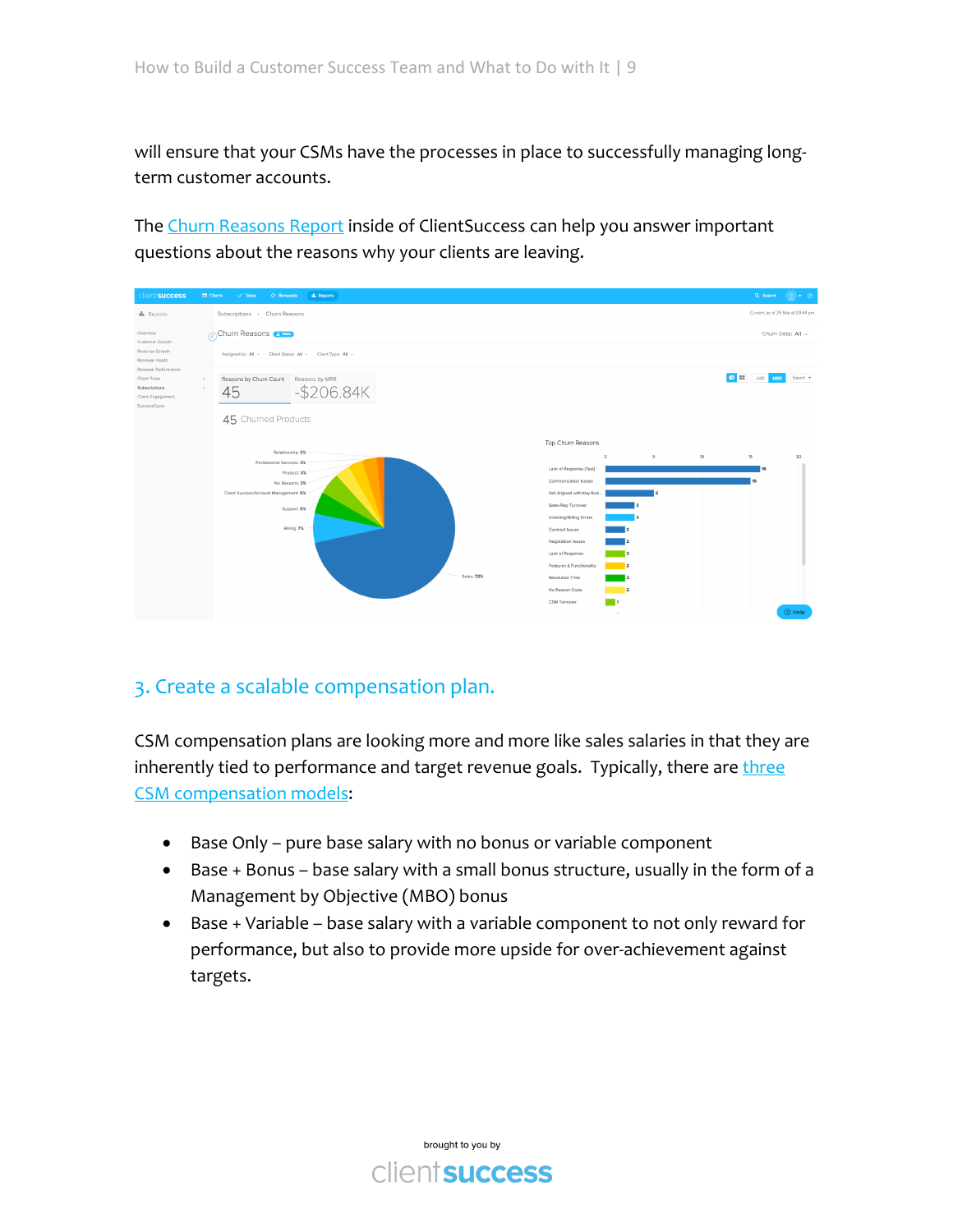The compensation plan your team has in place is based on one basic question: [who](https://www.clientsuccess.com/blog/who-owns-the-renewal-3-ownership-models-to-guide-your-decision/) [owns the renewal?](https://www.clientsuccess.com/blog/who-owns-the-renewal-3-ownership-models-to-guide-your-decision/) Simply put, if your CSMs are responsible for cultivating and managing upsells or renewals then there needs to be a variable component in play on top of base salary. In the Base + Variable model, keep things as simple as possible and focus on the two main objectives of a CSM: core retention and expansion (growth).

Determine the ideal base-to-variable compensation split for your CSMs. This will designate the portion of the on-target earnings (OTE) that will be allocated to base salary vs. variable compensation. Typically, the base-to-variable split is anywhere from 70/30 to 80/20 against the total on-target earnings (OTE). A good compromise is a 75/25 base-to-variable split. In that case, CSM with an OTE would have 75% (\$75,000) allocated to base, and 25% (\$25,000) allocated to variable compensation.

Consider a reverse comp model for sales with their variable comp focused 75% on new business growth and 25% on retention (see image below). This ensures the primary responsibilities of sales and customer success are reflected in their respective comp plans and aligns them in a complementary way to drive growth and [retention.](https://www.clientsuccess.com/blog/compensation-plans-for-customer-success-managers/) 



#### Sales and CSM Variable Comp Structures

brought to you by Client **Success** 

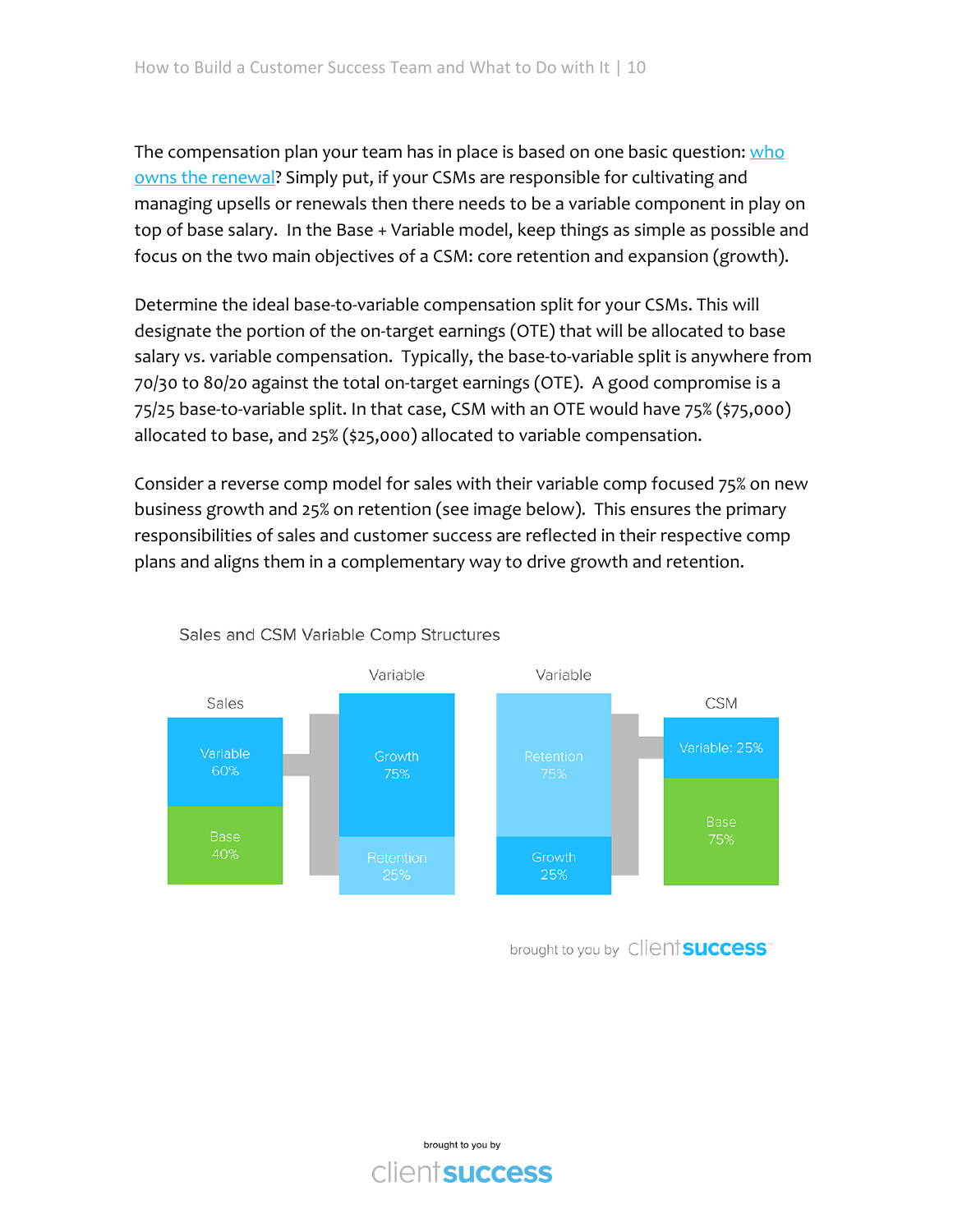### 3. Make sure you have the right tools in place.

Scaling the team is an important part of the growth equation, but it's not the only critical component. Just as key is ensuring you have the right tools in place to help grow and retain your existing customers.

A customer success platform is one of the most important technology investments that scaling organizations will make – it's akin to the importance of a CRM platform to a new business sales team or an account-based marketing platform is to a digital marketing team. But finding the right one can seem overwhelming – especially if you're not sure what to look for when evaluating.



At ClientSuccess, we believe that the role of customer success is to build relationships around value. We know that recurring revenue requires recurring value along the customer journey, which is why our customer success platform helps your team to deliver the right value at the right time to the right customer. With this mission in mind, your customer success team can deliver the source of truth for customer success SaaS subscriptions and revenue.

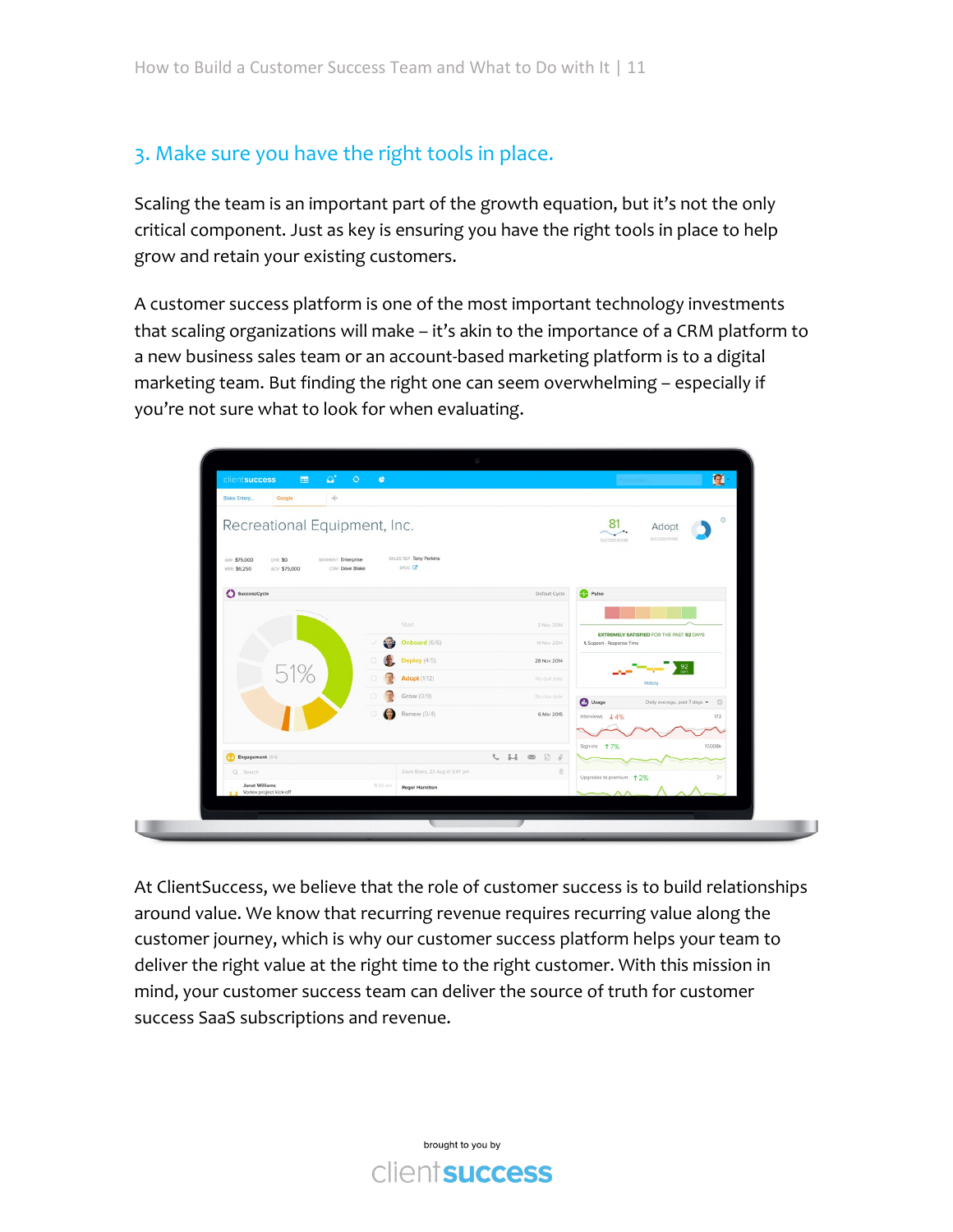If you're interested in seeing how ClientSuccess can help your customer success team [grow, request a personalized d](https://www.clientsuccess.com/#get-started)emo.

With the ClientSuccess platform, you will be able to:

- Understand the real pulse of your customer's health
- Drive adoption, reduce churn, increase upsells
- Know what makes your customers happy
- Build proactive actions and processes for customer success
- Increase team productivity by 25%

#### 4. Know when to scale.

When thinking about the right time to scale, consider these three important factors:

- Annual Contract Value (ACV) Target Per CSM
- Product Complexity (Simple to Complex)
- Volume of Customers Per CSM

Below is a visual representation of these factors on a grid that will help guide your strategic thought process when it comes scaling your customer success team.



How Do I Scale CSMs?

Brought to you by Clientsuccess

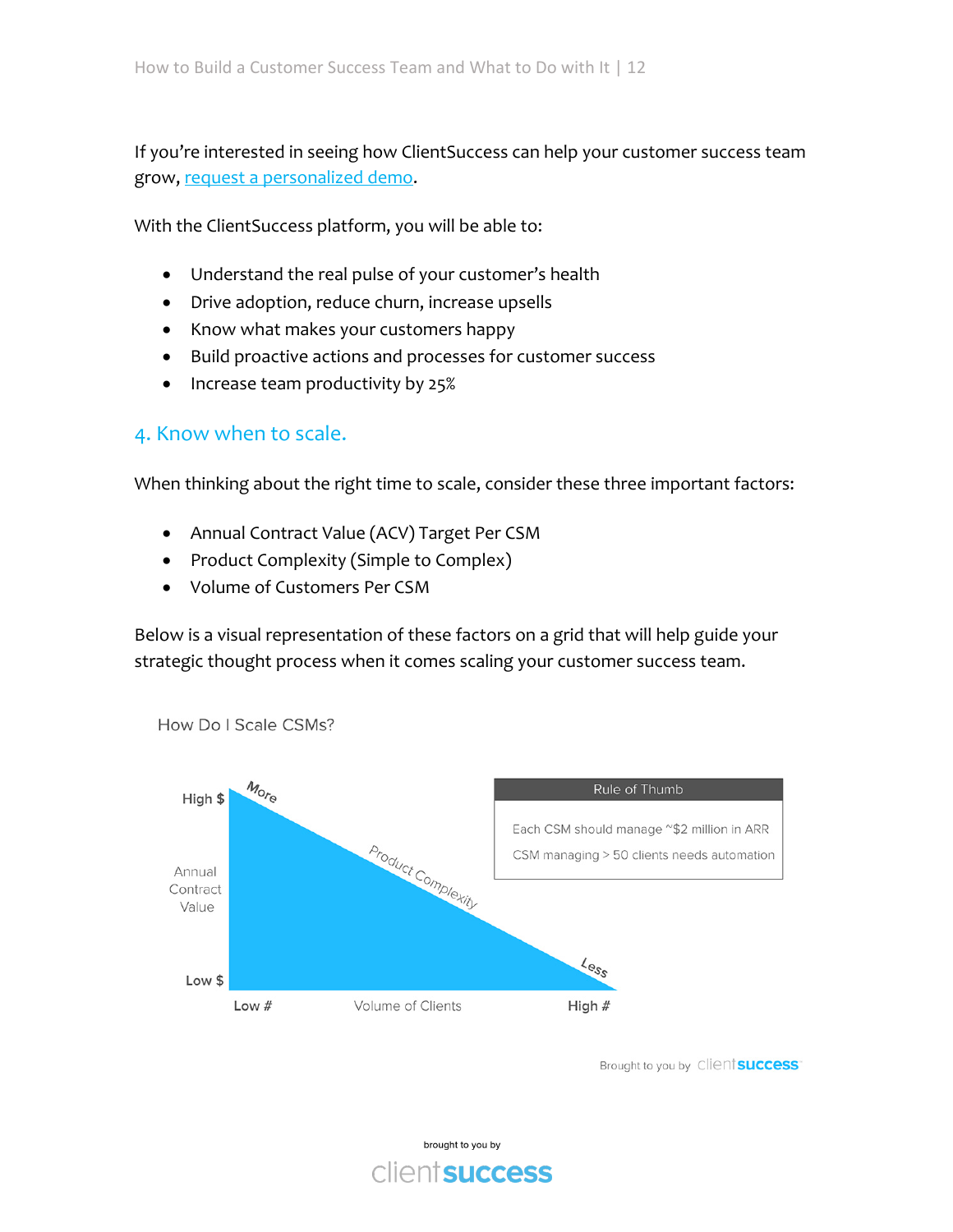Bringing ARR, complexity, and volume together will help you identify triggers to hire more CSMs. A best practice is to have each of the three factors defined clearly in your organization. While most companies may fit squarely into the factors above and others do not so you may need to refine your model based on the unique factors in your business Natural signs that your model needs refinement include shallow customer relationships, overworked CSMs, lack of insights and knowing the true pulse of your customer base and, of course, an increase of customer churn.

### 5. Prepare your customers to grow with you.

Another part of scaling a customer success team is preparing your customers themselves to grow with you. Your team can be prepared as possible, but unless a customer is committed to your product and the long-term value of your partnership there is nothing you can do.

This is why focusing on customer loyalty and long-term success is so important right out of the gate. You can improve the [overall lifetime value](https://www.clientsuccess.com/blog/5-ways-improve-customer-lifetime-value-improving-loyalty/) of customers by:

- Starting out with a long-term outlook right out of the gate aka at the kick-off call or even during sales meetings.
- Being available for customer questions, calls, and discussions when they need you, and having the answers on-hand (or at least knowing who to ask for help).
- Understanding what long-term success means to the customer. This might be different for every account, so listening and research is important here.
- Flawlessly executing every single customer handoff between different departments so that nothing ever feels out of place for a customer.
- Coming into your first meeting with a customer prepared with long-term goals and a success strategy that stretches beyond onboarding and implementation.

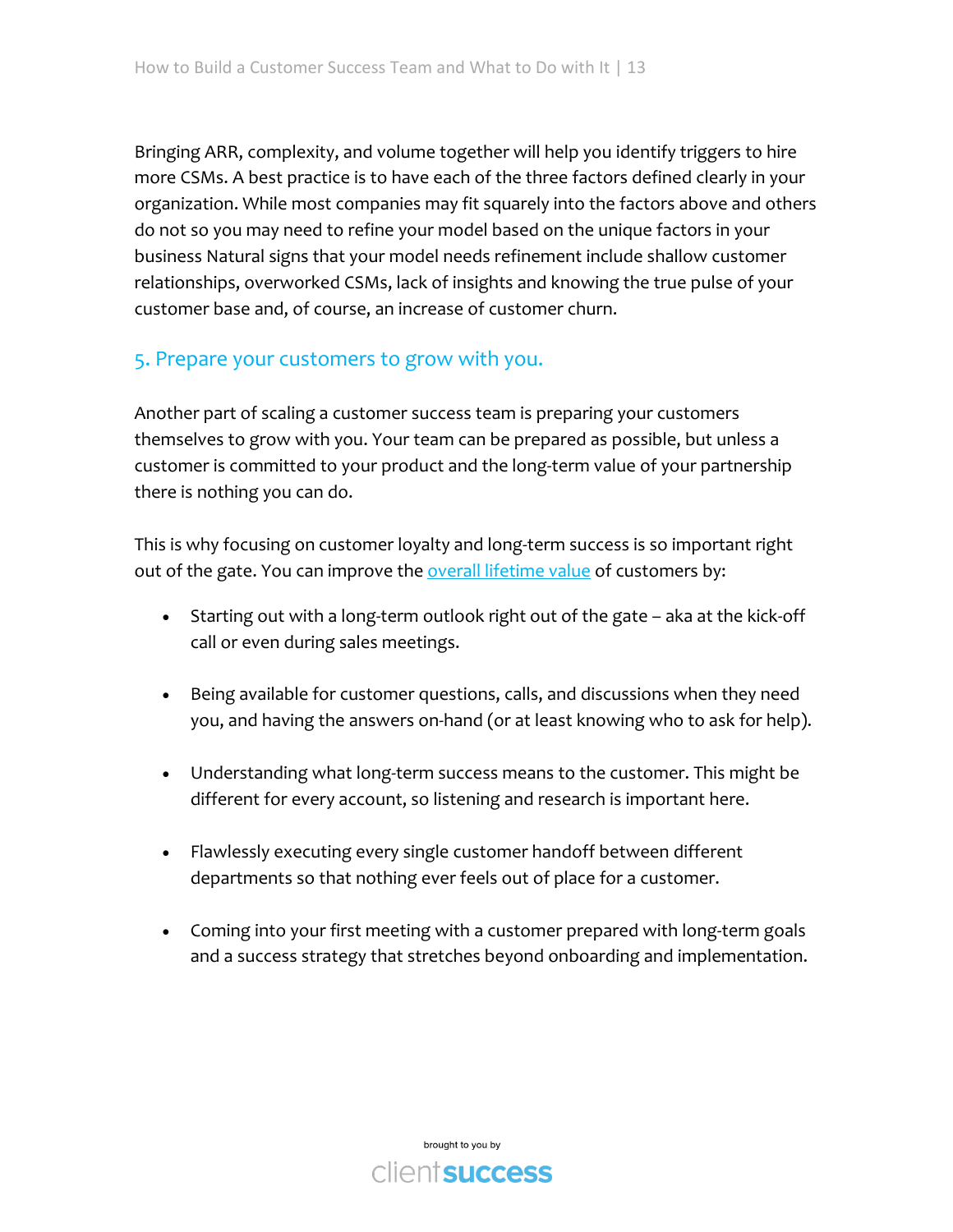## Part 3: Optimizing Your Output

With a fully functional customer success team in place, your organization is ready to take the next step by optimizing your services and maximizing customer satisfaction.

One of the first steps customer success leaders might think to take when optimizing a team is to look at CSM performance. Let's say you're managing a team of CSMs with varying degrees of success and retention rates among their clients. While [your first](https://www.clientsuccess.com/blog/new-way-to-improve-your-csm-team-performance/)  [instinct](https://www.clientsuccess.com/blog/new-way-to-improve-your-csm-team-performance/) may be to focus on low-performing CSMs to help them improve, your focus should actually start with the high-preforming assets. After all, they're doing something right and you need to know what it is. Understanding how your highest performers organize their days, communicate with clients, work with other departments, and measure success can help maximize the output of your entire team.

Another step is to Here are a few actionable strategies to take your customer success team [to the next level:](https://www.clientsuccess.com/blog/6-customer-retention-strategies-stay/)

- Leverage a live chat feature on your platform alongside your other help content for customers who need to contact your team as soon as possible.
- Don't think webinars and demos are just for new prospects! Host client-specific webinars, forums, and demos to highlight new features, products, and give clients space to share their stories with others.
- Work with your marketing team to build a strategic customer marketing plan that merges marketing best practices with the repartee and relationships of CSMs.
- Build a customer-specific portal or user group website where customers can connect with each other, ask questions, share tips and tricks, and more.
- Install pop-ups and notifications on your platform or in your product to alert customers in real-time when there are new features, products, or updates available.

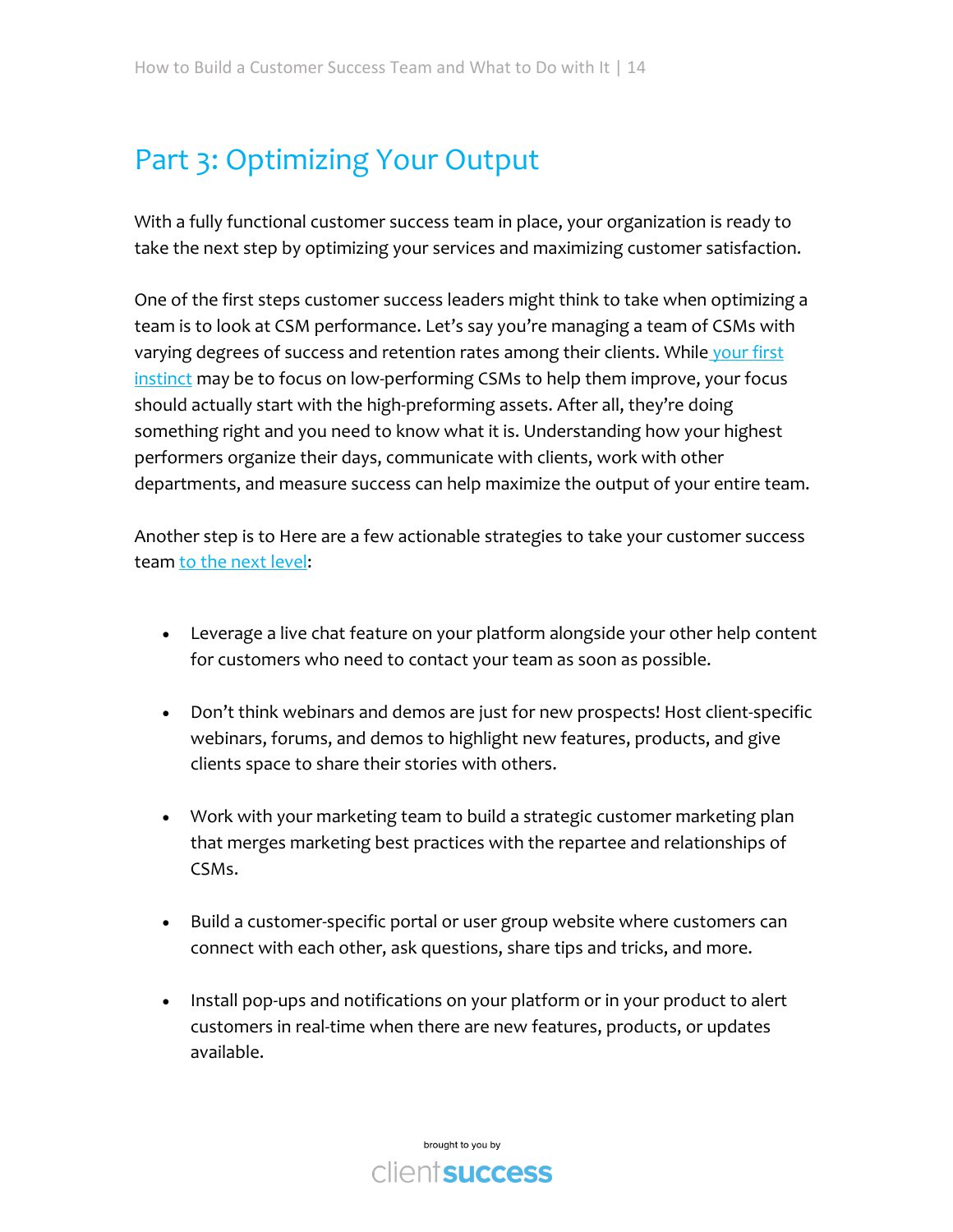# Key Takeaways

Customer success is a necessity for any successful organization, but it takes some planning and strategy to get right. As you build, scale, and optimize your customer success department, make sure you:

- 1. Having a clear trajectory of customer success and ensuring every single person understands what 'success' means in the customer lifecycle.
- 2. Hiring the right customer success managers for your business who can be firm, strong, and compassionate with customers.
- 3. Putting strong metrics for success in place so that your team, department, company, investors, and customers all know how things stand.
- 4. Making customer success a foundational focus of not only your team but your company in general.
- 5. Focusing on the skills and tools that CSMs need to help customers reach their highest potential.
- 6. Creating long-term, mutually-beneficial customer relationships that are built on transparency, trust, and value.
- 7. Looking for new ideas and inspiration to surprise and delight your customers, regardless of how long they've been a partner.

One of the biggest drivers of success for your new customer success team is your CSMs. They are the ones on the front lines, working with clients every day to ensure success and long-term customer happiness. They're one of your company's most valuable assets – but great CSMs aren't created overnight. It takes a strong organization-wide focus on customer success, the right training and resources, and a forward-thinking approach to growing customer accounts to thrive.